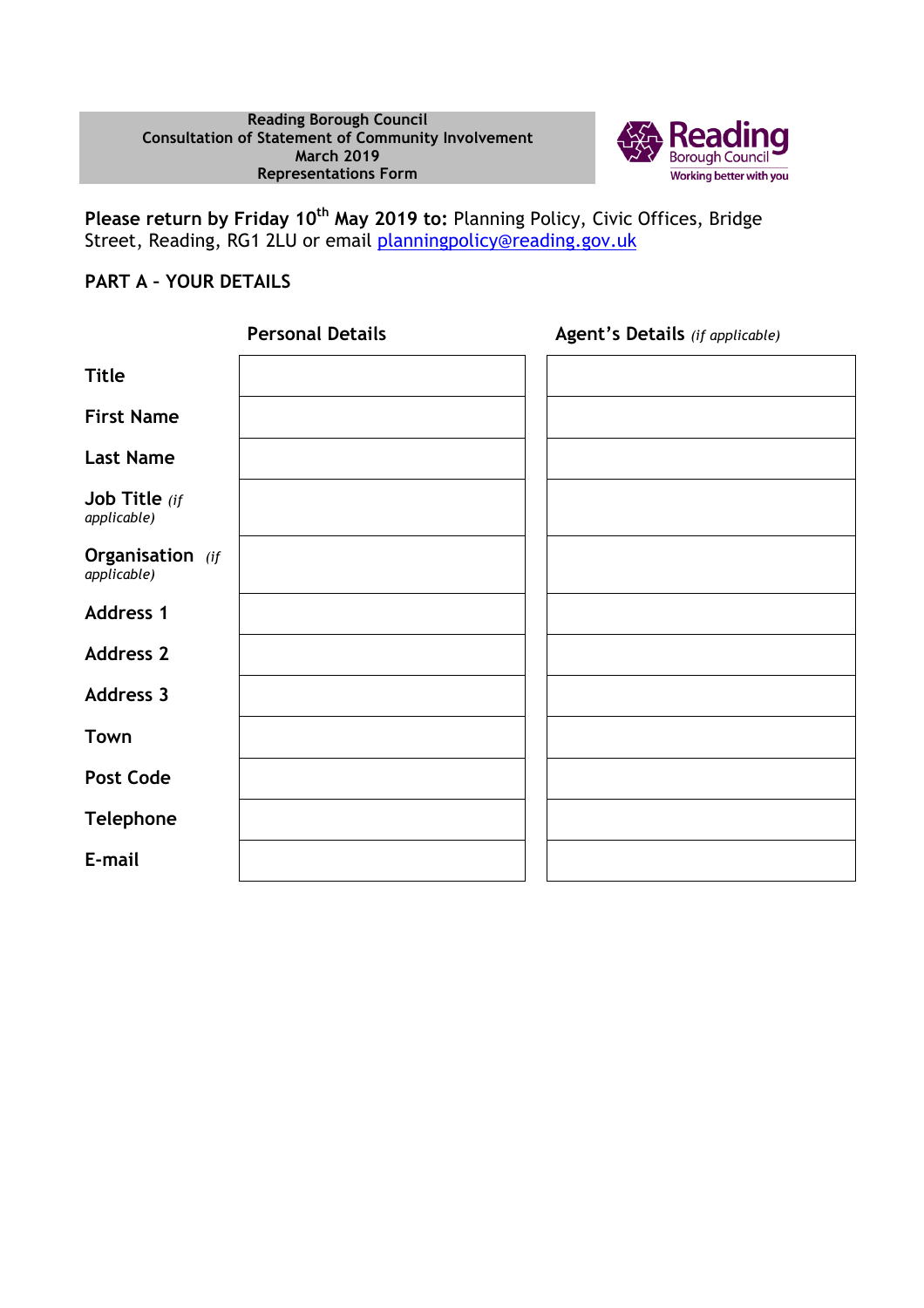#### **PART B – YOUR REPRESENTATION**

### **Q1. Do you agree that the SCI should continue to be based on the principles from the Council's Community Involvement Guidance?**



**Q2. Do you have any views on how the Council can best engage hard to reach groups?**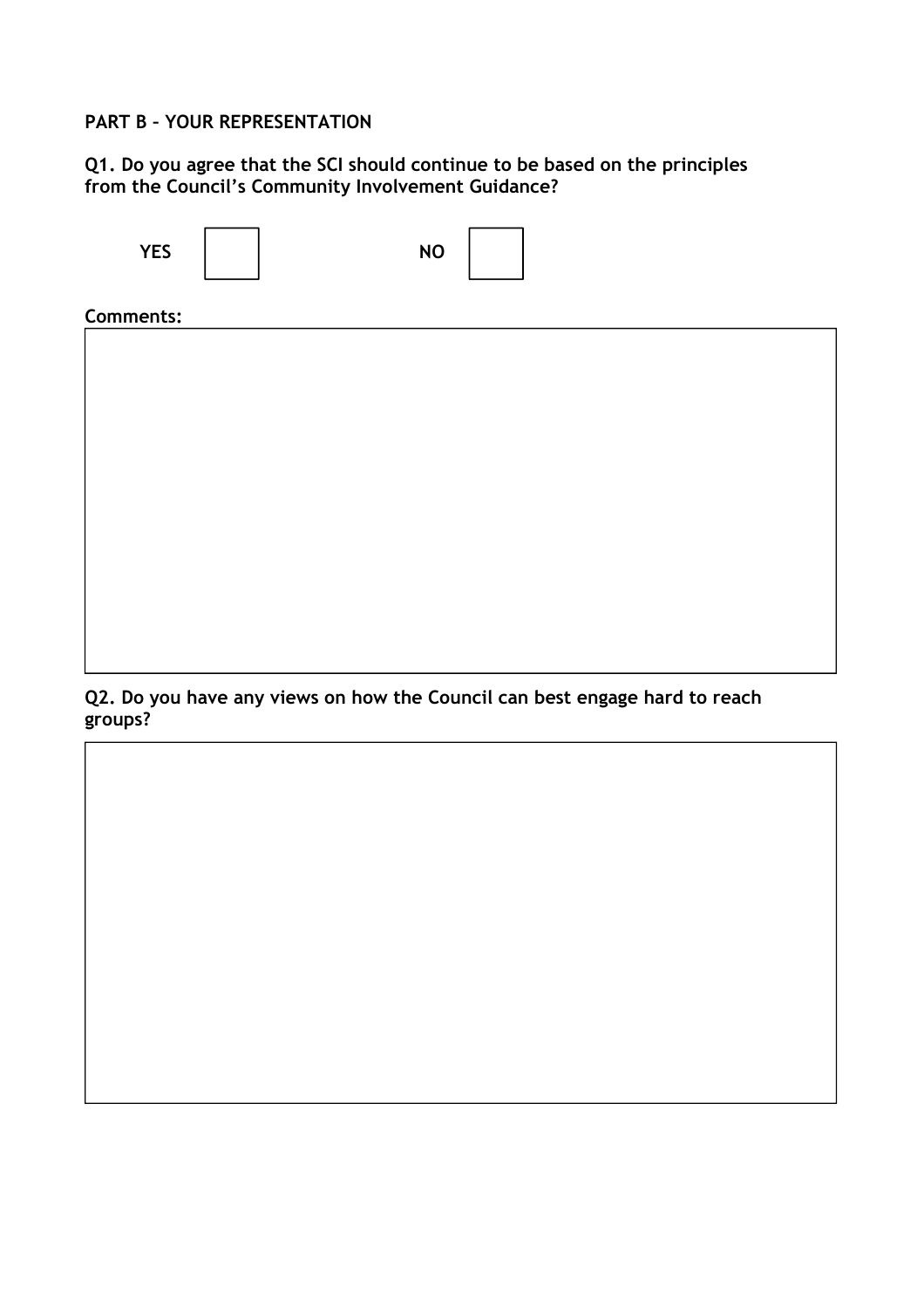**Q3. Do you have any views on how worthwhile the Council's drop-in sessions are and/or what can be done to improve them?** 

**Q4a. Do you agree that consultations are notified in a way that is most effective with limited resources?** 

**Dsjfkjf** 

| <b>YES</b> |  | <b>NO</b> |
|------------|--|-----------|
|------------|--|-----------|

| ┃ |  |
|---|--|
|   |  |
|   |  |
|   |  |
|   |  |
|   |  |
|   |  |
|   |  |
|   |  |
|   |  |

**If not, how could this be improved?**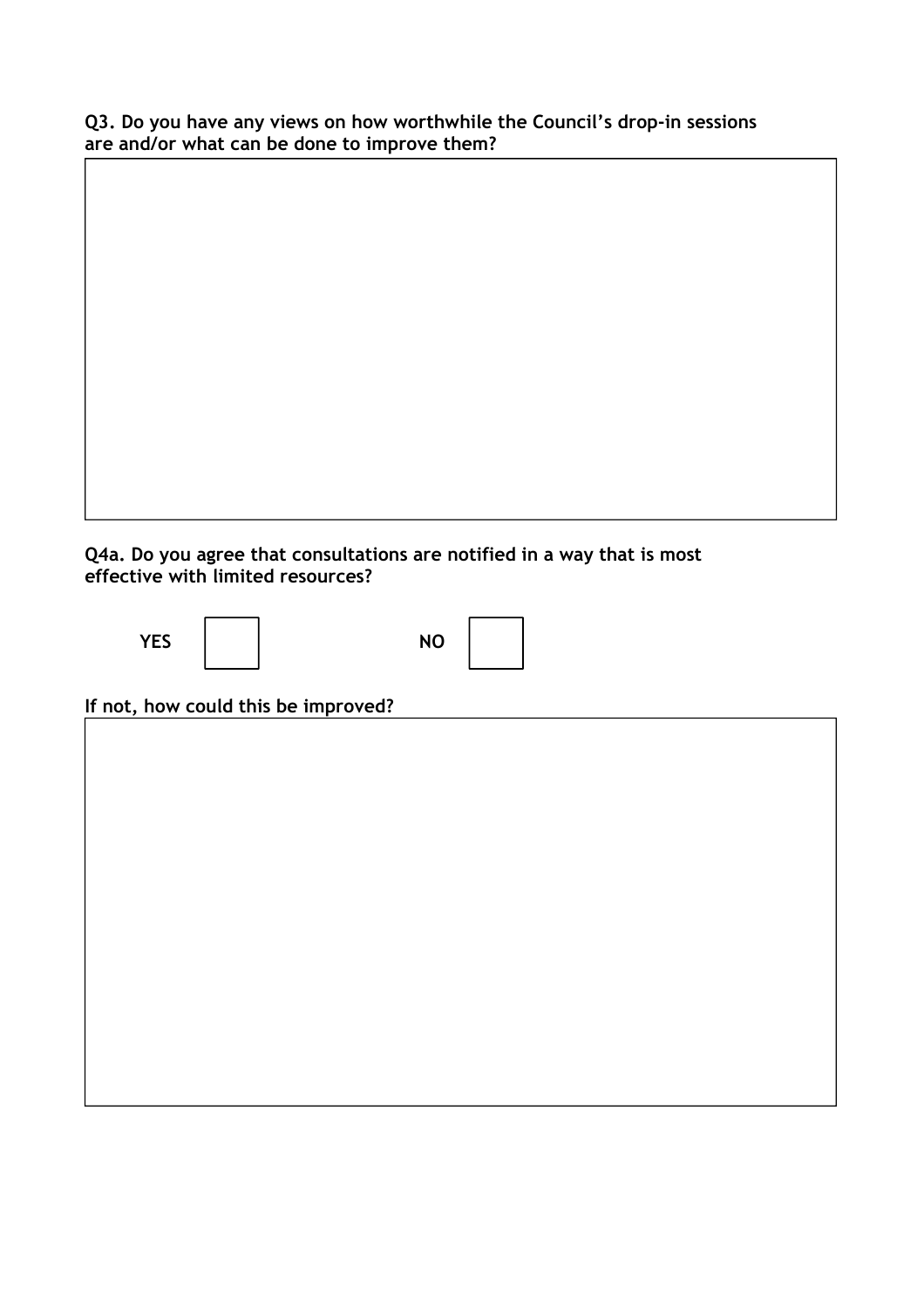# **Q4b. Is information about how and when to respond clearly communicated?**

| <b>YES</b> | <b>NO</b> |  |
|------------|-----------|--|
|------------|-----------|--|

### **If not, how could this be improved?**

**Q5. Do you agree that documents are adequately accessible for consideration?** 



## **Comments:**

| <u></u> |  |
|---------|--|
|         |  |
|         |  |
|         |  |
|         |  |
|         |  |
|         |  |
|         |  |
|         |  |
|         |  |
|         |  |
|         |  |
|         |  |
|         |  |
|         |  |
|         |  |
|         |  |
|         |  |
|         |  |
|         |  |
|         |  |
|         |  |
|         |  |
|         |  |
|         |  |
|         |  |
|         |  |
|         |  |
|         |  |
|         |  |
|         |  |
|         |  |
|         |  |
|         |  |
|         |  |
|         |  |
|         |  |
|         |  |
|         |  |
|         |  |
|         |  |
|         |  |
|         |  |
|         |  |
|         |  |
|         |  |
|         |  |
|         |  |
|         |  |
|         |  |
|         |  |
|         |  |
|         |  |
|         |  |
|         |  |
|         |  |
|         |  |
|         |  |
|         |  |
|         |  |
|         |  |
|         |  |
|         |  |
|         |  |
|         |  |
|         |  |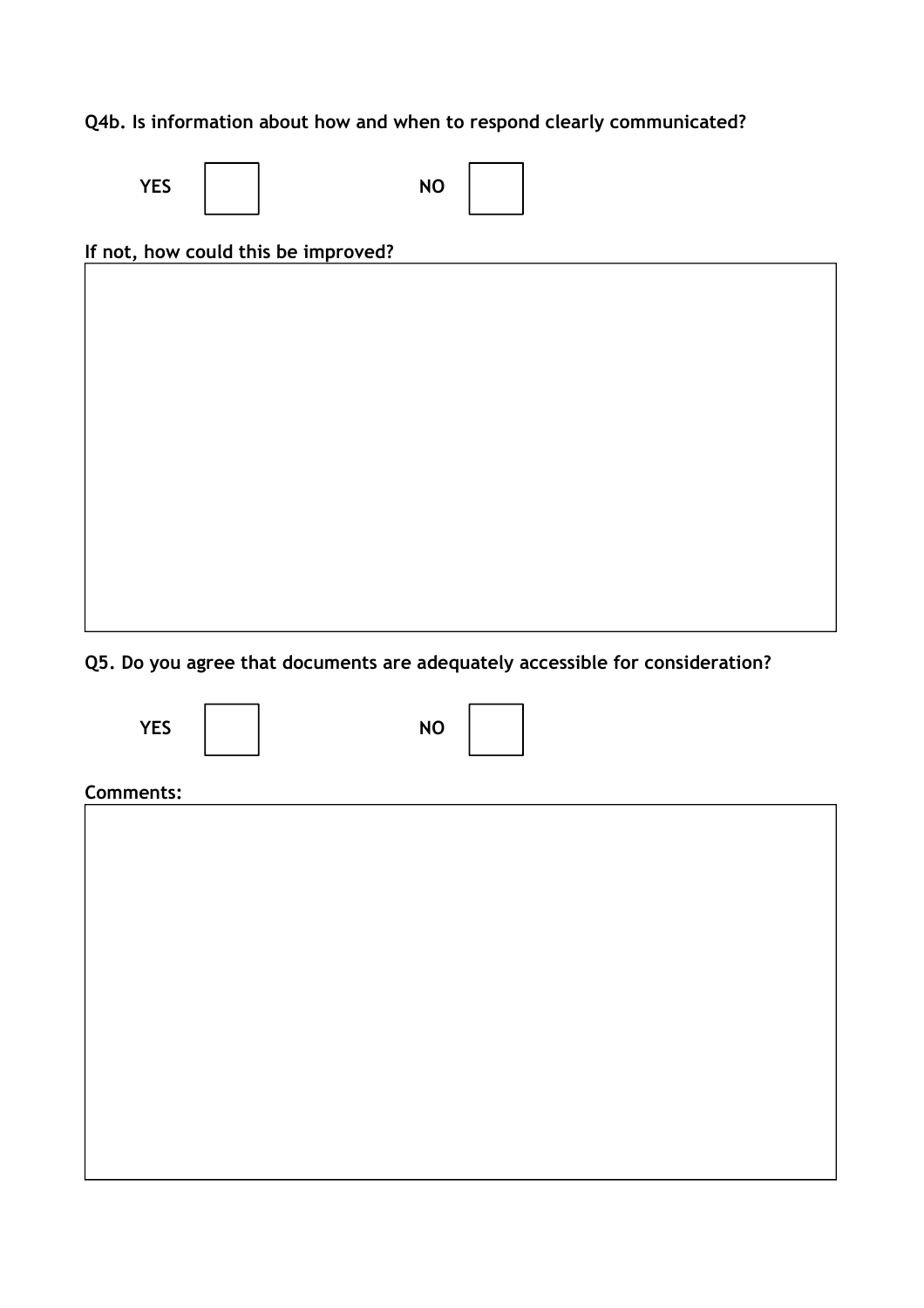**Q6a. Do you agree that e-mail or post is the best way to submit a representation?** 



**Q7. Do you agree that the outcomes of consultations are clearly communicated?** 





**If not, how could this be improved?**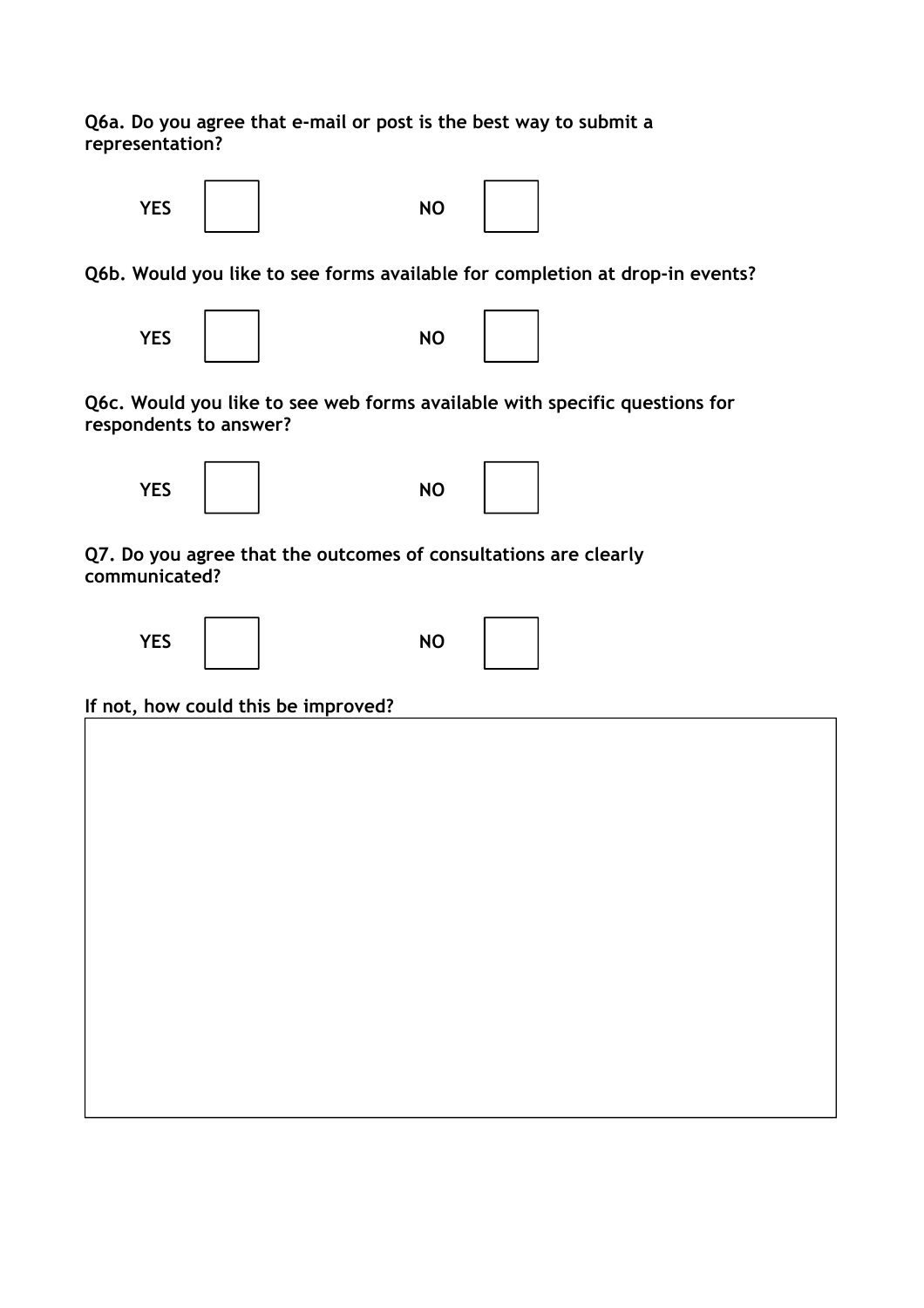**Q8. Do you have any comments on the proposed revised text on the duty to cooperate?** 

**Q9. Do you have any comments on the proposed revised text on neighbourhood planning?**